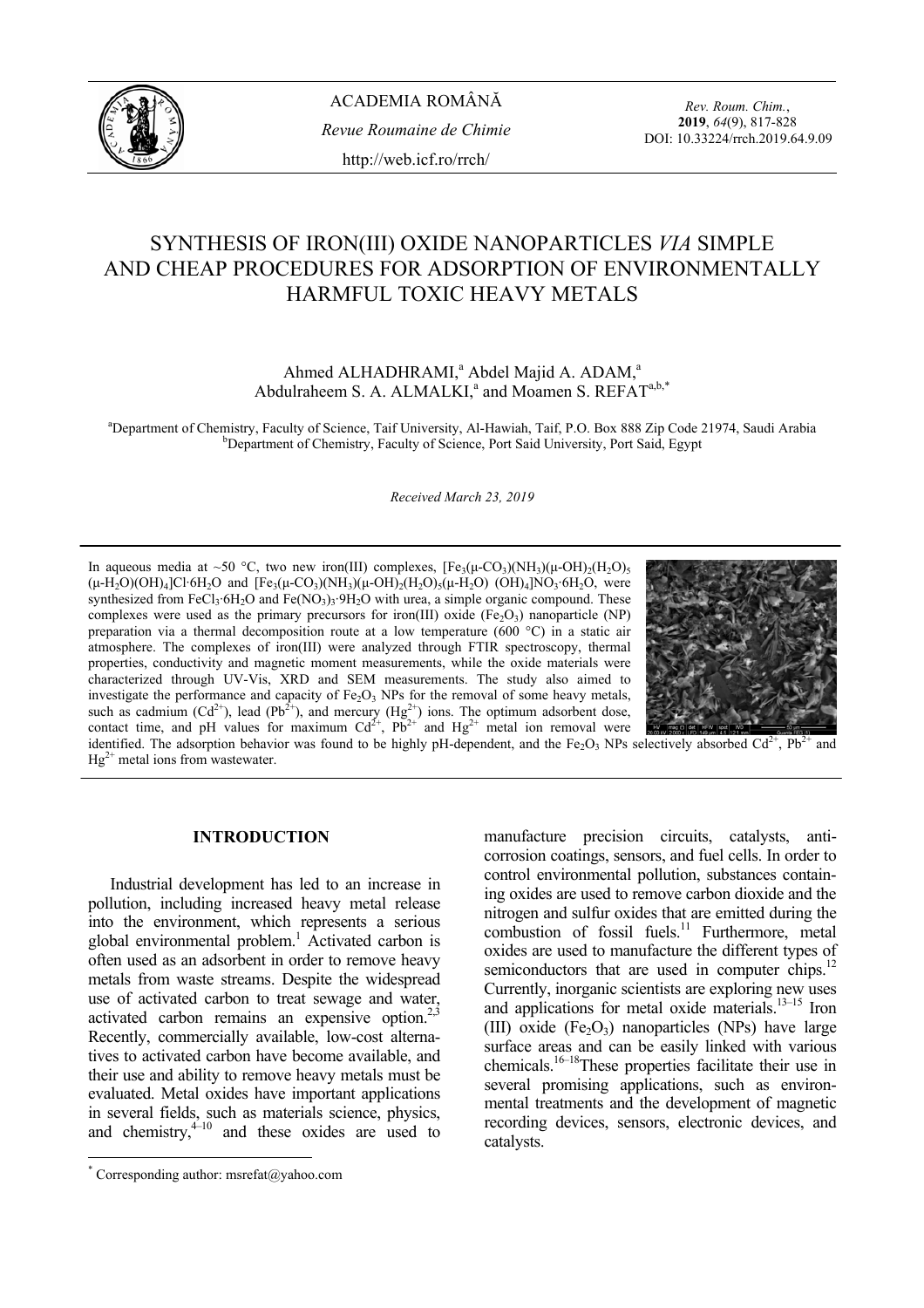

Scheme  $1$  – Preparations of the iron(III) complexes and  $Fe<sub>2</sub>O<sub>3</sub>$  product.

Several studies have reported  $Fe<sub>2</sub>O<sub>3</sub>$  synthesis and characterization in the presence of urea. For examples, Ocana *et al.*19 described a method for  $Fe<sub>2</sub>O<sub>3</sub>$  particle preparation by precipitation from aqueous solutions of FeCl<sub>3</sub>, Fe(ClO<sub>4</sub>)<sub>3</sub>, and Fe(NO<sub>3</sub>)<sub>3</sub> at 100 °C in the presence of urea. Bakardjieva *et al.*<sup>20</sup> prepared uniform spherical hydrous  $Fe<sub>2</sub>O<sub>3</sub>$  particles through urea decomposition of the homogeneous precipitation of Fe<sub>2</sub>(SO<sub>4</sub>)<sub>3</sub>. Asuha *et al.*<sup>21,22</sup> developed a new method for the preparation of  $Fe<sub>2</sub>O<sub>3</sub>$ nanopowder via thermal decomposition of the  $[FeCON<sub>2</sub>H<sub>4</sub>)<sub>6</sub>](NO<sub>3</sub>)<sub>3</sub> complex, and they studied the$ effects of synthetic routes of this complex on the resulting Fe<sub>2</sub>O<sub>3</sub> nanopower.<sup>23</sup> Jović *et al.*<sup>24</sup> prepared Fe<sub>2</sub>O<sub>3</sub> NPs via hydrolysis of Fe(NO<sub>3</sub>)<sub>3</sub> in the presence of urea and oleic acid. Liang *et al.*25 described an easy, simple, and economical method for preparation of  $Fe<sub>2</sub>O<sub>3</sub>$  microflowers via an urea-assisted hydrothermal synthetic route. They used the  $Fe<sub>2</sub>O<sub>3</sub>$ product as an adsorbent for water treatment with a potential adsorbent capacity for As (V) and Cr (VI) heavy metal ion removal.  $Fe<sub>2</sub>O<sub>3</sub>$  is reported to remove lead (Pb),<sup>26</sup> arsenic  $(As)$ ,<sup>27</sup> and mercury  $(Hg)<sup>28</sup>$  from water. Wang *et al.*<sup>29</sup> used FeCl<sub>3</sub> to prepare  $Fe<sub>2</sub>O<sub>3</sub>$  and  $Fe<sub>3</sub>O<sub>4</sub>$  nanostructures with different morphologies via an ethylene glycol (EG) mediated process with the assistance of urea and cetyl trimethyl ammonium bromide (CTAB). They used these oxides to adsorb Cr(VI) ions with a maximum adsorption capacity equal to 6.9 mgg<sup>-1</sup>. This value was higher than that of commercial bulk  $Fe<sub>2</sub>O<sub>3</sub>$ . In this study, we aimed to prepare two new proposed iron (III) complexes from the reaction of  $FeCl<sub>3</sub>·6H<sub>2</sub>O$  and  $Fe(NO<sub>3</sub>)<sub>3</sub>·9H<sub>2</sub>O$  salts with urea at  $\sim 50$  °C. These proposed complexes were  $[Fe<sub>3</sub>(\mu$ -CO<sub>3</sub>)(NH<sub>3</sub>)( $\mu$ -OH)<sub>2</sub>(H<sub>2</sub>O)<sub>5</sub>( $\mu$ -H<sub>2</sub>O)(OH)<sub>4</sub>] Cl·6H<sub>2</sub>O and  $[Fe_3(\mu$ -CO<sub>3</sub>)(NH<sub>3</sub>)( $\mu$ -OH)<sub>2</sub>(H<sub>2</sub>O)<sub>5</sub>( $\mu$ - $H_2O$ )( $OH$ )<sub>4</sub>]NO<sub>3</sub>·  $6H_2O$ , which were thermally decomposed at 600 °C in air atmosphere to

produce  $Fe<sub>2</sub>O<sub>3</sub>$  NPs. The capability of the resulting  $Fe<sub>2</sub>O<sub>3</sub>$  to purify water contaminated with heavy elements resulting from industrial waste, such as Cd, Pb, and Hg was investigated.

## **EXPERIMENTAL**

#### **1. General**

Urea and metal salts,  $FeCl<sub>3</sub>·6H<sub>2</sub>O$ ,  $Fe(NO<sub>3</sub>)<sub>3</sub>·9H<sub>2</sub>O$ ,  $Cd(NO<sub>3</sub>)<sub>2</sub>$ , Pb(CH<sub>3</sub>COO)<sub>2</sub>, and Hg(NO<sub>3</sub>)<sub>2</sub>, were received from Sigma-Aldrich and used as obtained. The solvents were spectroscopic grade. Elemental analyses of %N, %H, and %C were performed using a Perkin Elmer CHN 2400 instrument. The iron metal content was obtained using an atomic absorption spectrometer model PYE-UNICAM SP 1900. The molar conductivity of the iron(III) complexes with a 10<sup>-3</sup> mol/cm<sup>3</sup> concentration were obtained with a Jenway 4010 conductivity meter. A UV2−Unicam UV/Vis spectrophotometer was used to record the electronic absorption of the  $Fe<sub>2</sub>O<sub>3</sub>$  NPs (200-800 nm). A Sherwood Scientific model instrument was used to measure the magnetic susceptibilities of the samples at room temperature via the Gouy method [30]. The IR spectra (KBr discs) were obtained on a Bruker FT-IR spectrophotometer within the range 400- 4000 cm-1. Thermogravimetric (TG) curves were obtained using a Shimadzu computerized thermal analysis system (TGA-50H). The XRD patterns were collected on an X Pert Philips X-ray diffractometer. The SEM micrographs were visualized using a Jeol Jem−1200 EX II Electron microscope (25 kV).

#### **2. Synthesis**

The two new proposed iron (III) complexes,  $[Fe<sub>3</sub>(\mu-$ CO<sub>3</sub>)(NH<sub>3</sub>)( $\mu$ -OH)<sub>2</sub>(H<sub>2</sub>O)<sub>5</sub>( $\mu$ -H<sub>2</sub>O)(OH)<sub>4</sub>]Cl·6H<sub>2</sub>O and [Fe<sub>3</sub>( $\mu$ - $CO<sub>3</sub>)(NH<sub>3</sub>)(\mu-OH)<sub>2</sub>(H<sub>2</sub>O)<sub>5</sub>(\mu-H<sub>2</sub>O)(OH)<sub>4</sub>]NO<sub>3</sub>·6H<sub>2</sub>O were prepared$ by mixing equal volumes (100 mL) of  $FeCl<sub>3</sub>·6H<sub>2</sub>O$  or Fe(NO<sub>3</sub>)<sub>3</sub>·9H<sub>2</sub>O (0.01 mol) with urea (0.1 mol) at 50 °C, respectively. These complexes began to settle as a brown precipitate after a long heating time of approximately 16 hours. After separation by filtration, the precipitates were washed several times with hot water to remove all urea residue and then dried in a vacuum dissector over  $P_2O_5$  for approximately four days.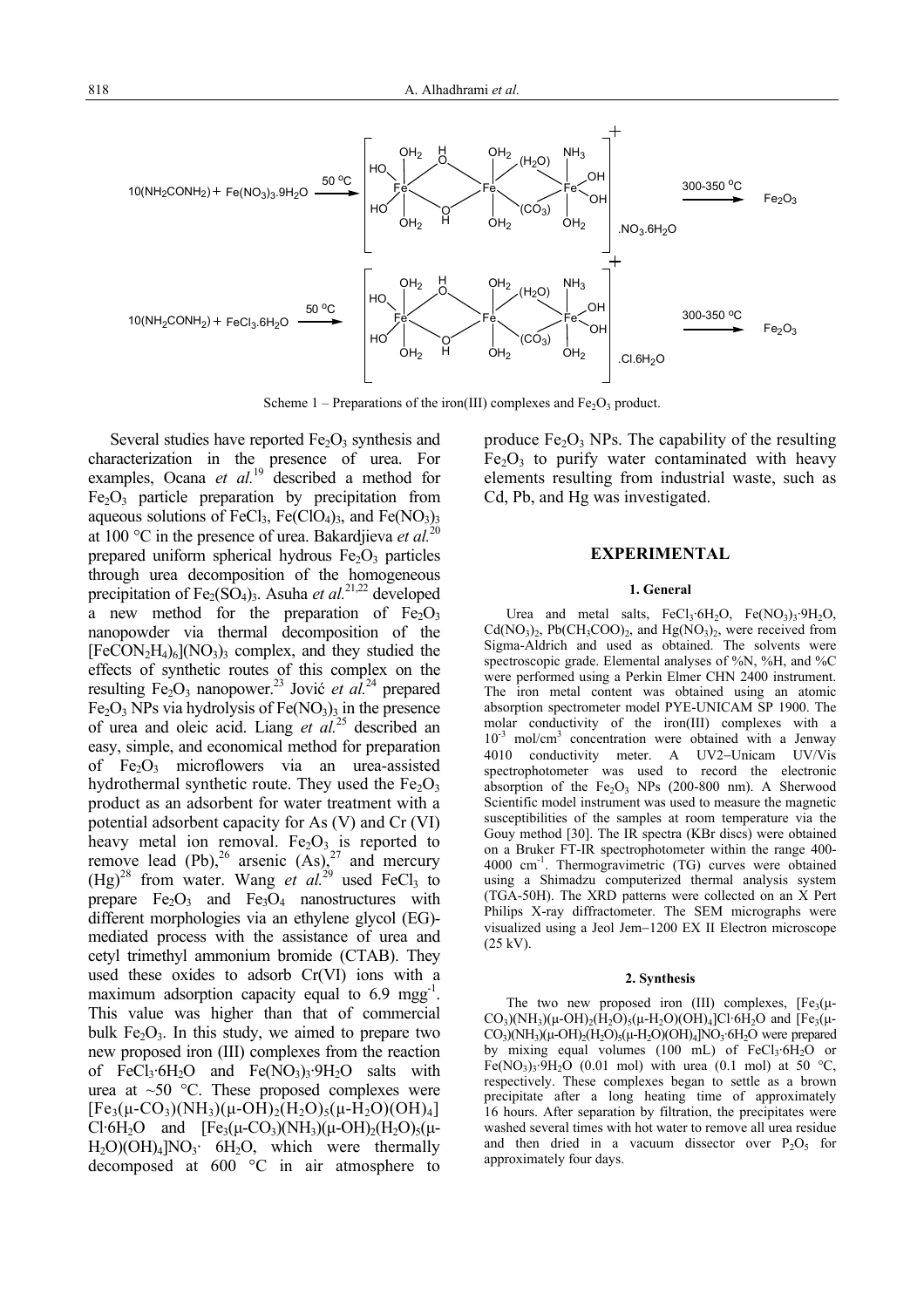$[Fe<sub>3</sub>(\mu$ -CO<sub>3</sub>)(NH<sub>3</sub>)( $\mu$ -OH)<sub>2</sub>(H<sub>2</sub>O)<sub>5</sub>( $\mu$ -H<sub>2</sub>O)(OH)<sub>4</sub>]Cl·6H<sub>2</sub>O; complex 1: yield 73%. M.p.  $> 250$  °C. Anal.: (Calc.) Found, %: C, (2.01) 1.99; H; (5.52) 5.50; N, (2.34) 2.30; Fe, (28.02) 27.98.  $\Lambda_M = 71 \Omega^{-1} \cdot \text{cm}^2 \cdot \text{mol}^{-1}$ .

 $[Fe_3(\mu$ -CO<sub>3</sub>)(NH<sub>3</sub>)( $\mu$ -OH)<sub>2</sub>(H<sub>2</sub>O)<sub>5</sub>( $\mu$ -H<sub>2</sub>O)(OH)<sub>4</sub>]NO<sub>3</sub>·6H<sub>2</sub>O; complex 2: yield 76%. M.p.  $> 250^{\circ}$ C. Anal.: (Calc.) Found, %: C, (1.92) 1.89; H; (5.28) 5.25; N, (4.48) 4.42; Fe, (26.83) 26.76.  $\Lambda_M = 64 \Omega^{-1} \cdot \text{cm}^2 \cdot \text{mol}^{-1}$ .

The  $Fe<sub>2</sub>O<sub>3</sub>$  NPs were prepared by the thermal decomposition of the iron(III) complexes at 600 °C in an air oxygen atmosphere.

#### **3. Adsorption experiments**

The adsorption experiments were performed in 50 mL glass bottles using 50 mg of the  $Fe<sub>2</sub>O<sub>3</sub>$  product as the adsorbent in 30 mL of stock aqueous solutions of  $Cd^{2+}$ , Pb<sup>2</sup> and  $Hg^{2+}$  ions. The stock solutions of  $Cd^{2+}$ ,  $Pb^{2+}$  and  $Hg^{2+}$ were prepared by dissolving a suitable amount (20 mg) of  $Cd(NO<sub>3</sub>)<sub>2</sub>$ , Pb(CH<sub>3</sub>COO)<sub>2</sub> or Hg(NO<sub>3</sub>)<sub>2</sub> in 100 mL deionized water. The contents in each glass bottle were shaken for different times (10, 20, 30, 40, 50 or 60 minutes). After each mixing time, the  $Fe<sub>2</sub>O<sub>3</sub>$  were anchored on the bottom of the bottle, and the residue was removed by filtration. Atomic absorption spectroscopy was used to determine the concentration of the unabsorbed heavy metal ions in the supernatant liquid. The pH of the solutions was adjusted using sodium hydroxide (0.01 N) or hydrochloric acid (0.01 N).

#### **RESULTS AND DISCUSSION**

#### **1. Preface**

The two new brown solid complexes,  $[Fe<sub>3</sub>(\mu CO_3$ )(NH<sub>3</sub>)(μ-OH)<sub>2</sub>(H<sub>2</sub>O)<sub>5</sub>(μ-H<sub>2</sub>O)(OH)<sub>4</sub>]Cl·6H<sub>2</sub>O and  $[Fe_3(\mu$ -CO<sub>3</sub>)(NH<sub>3</sub>)( $\mu$ -OH)<sub>2</sub>(H<sub>2</sub>O)<sub>5</sub>( $\mu$ - $H_2O(OH)_4[NO_3·6H_2O$  were obtained in aqueous solutions at a moderate temperature ( $\sim$  50 °C) via the reaction of urea with  $FeCl<sub>3</sub>·6H<sub>2</sub>O$  and  $Fe(NO_3)$ <sub>3</sub>·9H<sub>2</sub>O, respectively. These solid complexes were identified through their elemental analyses and infrared spectra. The thermal analyses (TG and DTG) of the two complexes were also used to establish their proposed structures. The  $Fe<sub>2</sub>O<sub>3</sub>$  NPs were prepared by thermal decomposition of the iron(III) complexes at 600 °C in an oxygen atmosphere. The proposed structures of the iron(III) complexes before and after the thermal decomposition were investigated using spectroscopic and physical measurements. Scheme 1 shows the proposed route for the preparation of the iron (III) complexes and  $Fe<sub>2</sub>O<sub>3</sub>$ product.

## **2. FTIR study**

Table 1 gives the IR vibrational assignments of the  $[Fe_3(\mu$ -CO<sub>3</sub>)(NH<sub>3</sub>)( $\mu$ -OH)<sub>2</sub>(H<sub>2</sub>O)<sub>5</sub>( $\mu$ - $H_2O$ )(OH)<sub>4</sub>]Cl·6H<sub>2</sub>O and [Fe<sub>3</sub>( $\mu$ -CO<sub>3</sub>)(NH<sub>3</sub>)( $\mu$ - $OH)_2(H_2O)_5(\mu$ -H<sub>2</sub>O)(OH)<sub>4</sub>]NO<sub>3</sub>·6H<sub>2</sub>O complexes. The infrared spectra of the two iron(III) complexes have common features: *(i)* the bands due to the coordinated urea were absent; *(ii)* a number of bands observed at approximately 1387 and 1499 cm<sup>-1</sup> were related to the bond vibrations of  $v(C-O)$ in the  $CO<sub>3</sub>$  group, and these bands were characteristic of the bridged carbonato ligand [31]; *(iii)* a set of bands attributed to the stretching vibrations of uncoordinated H<sub>2</sub>O molecules and bridged hydroxide ligands were observed in the region of  $3452 - 3354$  cm<sup>-1</sup>,<sup>31,32</sup> *(iv)* the band observed at  $3195-3202$  cm<sup>-1</sup> was associated with the stretching motion of the ammine group;  $NH<sub>3</sub>$ .<sup>32</sup>

The IR spectrum of the  $[Fe_3(\mu$ -CO<sub>3</sub>)(NH<sub>3</sub>)( $\mu$ - $OH)_2(H_2O)_5(\mu-H_2O)(OH)_4]$  NO<sub>3</sub>·6H<sub>2</sub>O complex shows a set of bands at 1387 and 829  $cm^{-1}$  with strong-to-medium intensities, and they were characteristic of the ionic nitrate group;  $\text{NO}_3$ <sup>-31,33</sup> The IR spectra of both iron(III) complexes suggest the existence of the same cationic ion complex;  $[Fe<sub>3</sub>(\mu$ -CO<sub>3</sub>)(NH<sub>3</sub>)( $\mu$ -OH)<sub>2</sub>(H<sub>2</sub>O)<sub>5</sub>( $\mu$ -H<sub>2</sub>O)(OH)<sub>4</sub>]<sup>+</sup>, but the anionic counter ion differs,  $e.g., NO<sub>3</sub>$  or Cl, which agrees with the elemental analysis data. Heating of an aqueous mixture of  $FeCl<sub>3</sub>·6H<sub>2</sub>O$  or  $Fe(NO_3)$ <sub>3</sub>·9H<sub>2</sub>O with urea formed the  $[Fe_3(\mu CO_3$ )(NH<sub>3</sub>)( $\mu$ -OH)<sub>2</sub>(H<sub>2</sub>O)<sub>5</sub>( $\mu$ -H<sub>2</sub>O)(OH)<sub>4</sub>]<sup>+</sup> ion as follows:  $Fe<sup>3+</sup>$  ions complexed with urea to form the parent complex [34] of the type  $[Fe(urea)_6]X_3$ (where  $X = CI$  or  $NO<sub>3</sub>$ ) at room temperature, but at moderate temperatures, the following reactions may occur:

$$
3[Fe(NH_2CONH_2)_6]Cl_3 + 37H_2O \rightarrow
$$
  
[Fe<sub>3</sub>( $\mu$ -CO<sub>3</sub>)(NH<sub>3</sub>)( $\mu$ -OH)<sub>2</sub>(H<sub>2</sub>O)<sub>5</sub>( $\mu$ -H<sub>2</sub>O)(OH)<sub>4</sub>] Cl·6H<sub>2</sub>O + 8HCl + 35NH<sub>3</sub> + 17CO<sub>2</sub>

 $3[Fe(NH<sub>2</sub>CONH<sub>2</sub>)<sub>6</sub>](NO<sub>3</sub>)<sub>3</sub> + 37H<sub>2</sub>O \rightarrow$  $[Fe_3(\mu$ -CO<sub>3</sub>)(NH<sub>3</sub>)( $\mu$ -OH)<sub>2</sub>(H<sub>2</sub>O)<sub>5</sub>( $\mu$ -H<sub>2</sub>O)(OH)<sub>4</sub>] NO<sub>3</sub>·6H<sub>2</sub>O + 8HNO<sub>3</sub> + 35NH<sub>3</sub> + 17CO<sub>2</sub>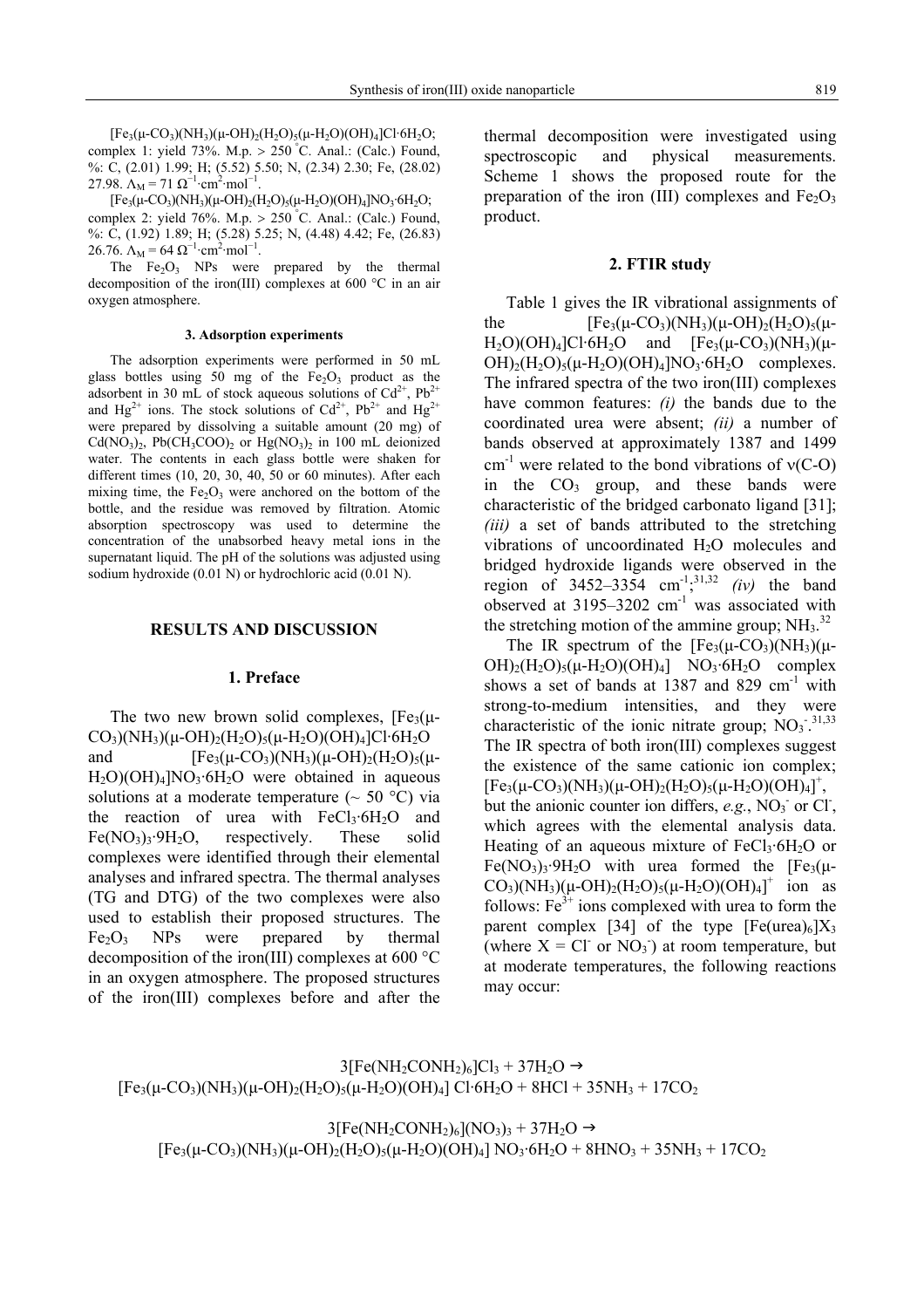The bands associated with the bridged carbonato ligand in the two iron(III) complexes are assigned as follows. The symmetric  $v_s(CO_2)$ ,  $v_1$ , is observed at  $1499 \text{ cm}^{-1}$  for the two complexes, while the anti-symmetric  $v_{as}(CO_2)$ ,  $v_4$ , is observed at 1387 cm<sup>-1</sup> for the two complexes. The  $v(C-O)$ ,  $v<sub>2</sub>$ , vibration in the two complexes appears as one medium intensity band at 1031 cm<sup>-1</sup>. The  $\delta$ (CO<sub>2</sub>) vibration in the two complexes appears as medium-weak intensity bands at 829 and 768 cm<sup>-1</sup>. The assignments of these bands agree well with those known for the related bridged carbonate complexes.<sup>31</sup> The various  $v(O-H)$  vibrations of the uncoordinated water molecules and the bridged hydroxide ligand in the two complexes are clearly observed as a number of weak broad bands in the  $3452-3354$  cm<sup>-1</sup> region, while the associated bending motions of the coordinated water molecules are located as expected at 1642 and  $1635$  cm<sup>-1</sup>. The bending vibration of the ammine group,  $\delta(NH_3)$ , was assigned to the bands at 1567 and  $\sim$  1160 cm<sup>-1</sup>, while that of the v(NH<sub>3</sub>) vibration was observed as a weak broad band in its characteristic place at  $\sim$  3200 cm<sup>-1</sup>.

## **3. Thermal analysis study**

The TG and DTG analyses were performed for the  $[Fe_3(\mu$ -CO<sub>3</sub>)(NH<sub>3</sub>)( $\mu$ -OH)<sub>2</sub>(H<sub>2</sub>O)<sub>5</sub>( $\mu$ - $H_2O$ )(OH)<sub>4</sub>]Cl·6H<sub>2</sub>O and [Fe<sub>3</sub>( $\mu$ -CO<sub>3</sub>)(NH<sub>3</sub>)( $\mu$ - $OH$ <sub>2</sub>(H<sub>2</sub>O)<sub>5</sub>( $\mu$ -H<sub>2</sub>O)(OH)<sub>4</sub>]NO<sub>3</sub>·6H<sub>2</sub>O complexes under an air atmosphere (Fig. 1). The  $[Fe<sub>3</sub>(\mu CO_3$ )(NH<sub>3</sub>)( $\mu$ -OH)<sub>2</sub>(H<sub>2</sub>O)<sub>5</sub>( $\mu$ -H<sub>2</sub>O)(OH)<sub>4</sub>]Cl·6H<sub>2</sub>O

complex thermally degraded in four steps. The first step occurs at 48 °C, which represents the dehydration of four uncoordinated water molecules. The actual weight loss from this degradation step was 12.0%, while the theoretical weight loss is 12.04%. The second step of the decomposition occurs at a maximum temperature of 221 °C. The IR spectrum (Fig. 2a,b) of the thermal product at this temperature clearly indicates the formation of the NCO- group with its characteristic  $v(N=C)$  at ~ 2200 cm<sup>-1</sup>,<sup>35</sup> due to the combination of  $NH_3$  and  $CO_3$  at high temperatures.36 This important result strongly supports our conclusion concerning the proposed structures of these complexes under investigation. Nine uncoordinated water molecules were lost in the second step (found, 27.0%; calc., 27.09%). The third step occurs at a maximum temperature of 412 °C. The weight loss in the third step is 15.0% due to the loss of  $3H<sub>2</sub>O$  and HCl, which is in agreement with the theoretical weight loss value of 15.13%.

The last decomposition step occurs at 540 °C and is accompanied by a weight loss of 6.5%, corresponding to the loss of  $\frac{1}{2}O_2$  and CN molecules as a result of the degradation of the NCO group, to give  $Fe<sub>2</sub>O<sub>3</sub>$ . The loss of  $H<sub>2</sub>O$ molecules in the degradation steps indicates that H2O molecules with different lattice proposed structures exist in the complex. According to the above discussion, the decomposition mechanism of the  $[Fe_3(\mu$ -CO<sub>3</sub>)(NH<sub>3</sub>)( $\mu$ -OH)<sub>2</sub>(H<sub>2</sub>O)<sub>5</sub>( $\mu$ - $H_2O$ )( $OH$ )<sub>4</sub>]Cl·6H<sub>2</sub>O complex is as follows:

 $[Fe<sub>3</sub>(\mu-CO<sub>3</sub>)(NH<sub>3</sub>)(\mu-OH)<sub>2</sub>(H<sub>2</sub>O)<sub>5</sub>(\mu-H<sub>2</sub>O)(OH)<sub>4</sub>]Cl·6H<sub>2</sub>O  $\xrightarrow{48^{\circ} C}$$  $[Fe_3(\mu$ -CO<sub>3</sub>)(NH<sub>3</sub>)( $\mu$ -OH)<sub>2</sub>(H<sub>2</sub>O)<sub>5</sub>( $\mu$ -H<sub>2</sub>O)(OH)<sub>4</sub>]Cl·2H<sub>2</sub>O + 4H<sub>2</sub>O  $[Fe_3(\mu$ -CO<sub>3</sub>)(NH<sub>3</sub>)( $\mu$ -OH)<sub>2</sub>(H<sub>2</sub>O)<sub>5</sub>( $\mu$ -H<sub>2</sub>O)(OH)<sub>4</sub>]Cl·2H<sub>2</sub>O

 $\longrightarrow$  [Fe<sub>3</sub>(NCO)(OH)<sub>7</sub>]·Cl + 9H<sub>2</sub>O  $[Fe_3(NCO)(OH)_7]$ ·Cl + 9H<sub>2</sub>O  $\xrightarrow{412^{\circ}C}$   $[Fe_3(NCO)(O)_4]$  + 3H<sub>2</sub>O + HCl  $[Fe<sub>3</sub>(NCO)(O)<sub>4</sub>] \xrightarrow{421^{\circ}C} (Fe<sub>2</sub>O<sub>3</sub>)<sub>1.5</sub> + \frac{1}{2}O + CN$ 

The IR spectrum of the final thermal degradation product for this complex supports the suggested mechanism. The IR spectrum shows the absence of the bands of uncoordinated water molecules and carbonate, ammine and hydroxyl groups and the presence of two strong bands of  $Fe<sub>2</sub>O<sub>3</sub><sup>31</sup>$  at 565 and 466 cm<sup>-1</sup>, which are related to Fe-O bond vibrations.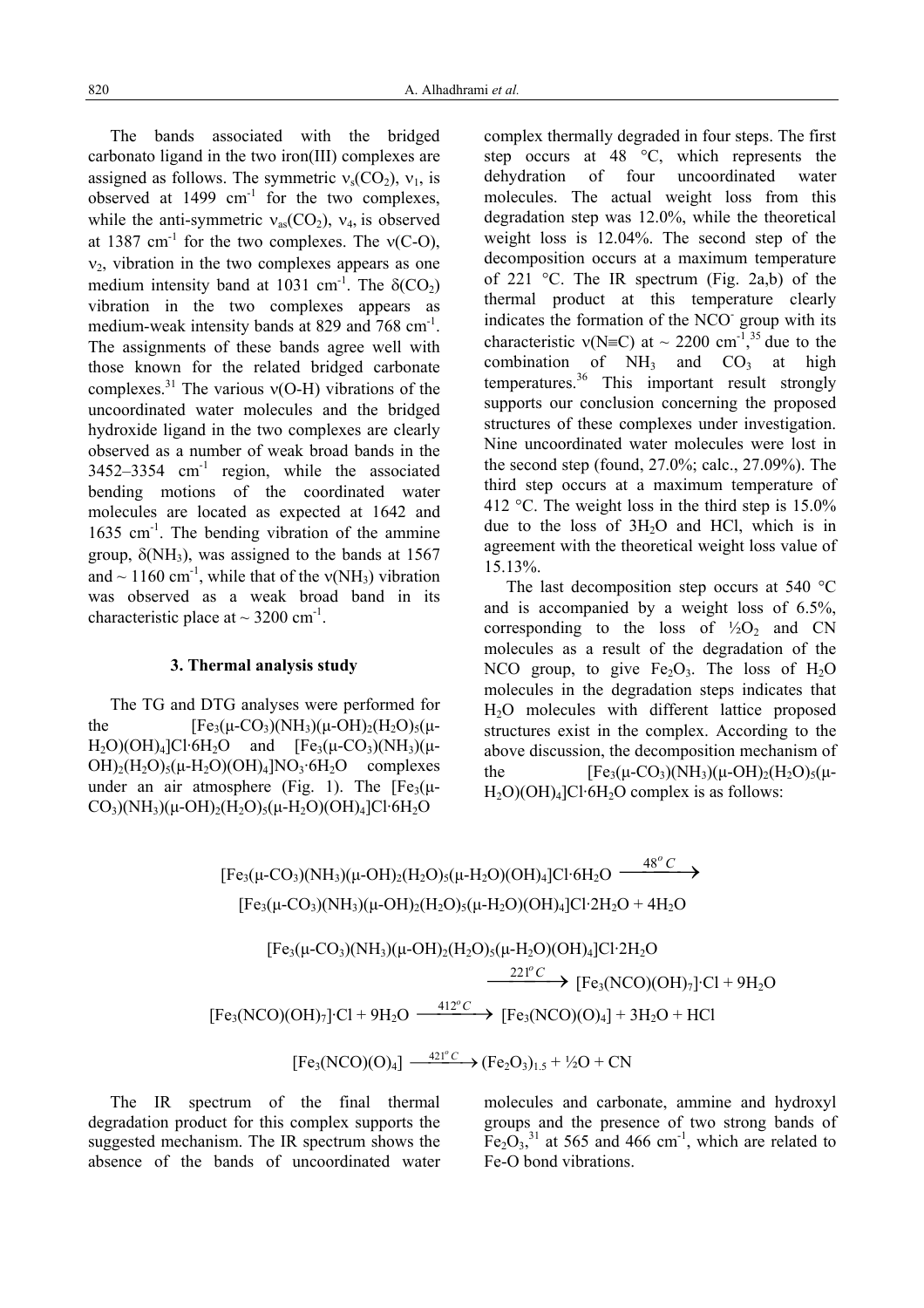

Fig. 1 – TGA/DTG curves of iron(III) complexes, (a):  $[Fe_3(\mu$ -CO<sub>3</sub>)(NH<sub>3</sub>)( $\mu$ -OH)<sub>2</sub>(H<sub>2</sub>O)<sub>5</sub>( $\mu$ -H<sub>2</sub>O)(OH)<sub>4</sub>]Cl·6H<sub>2</sub>O and (b):  $[Fe_3(\mu$ - $CO_3$ )(NH<sub>3</sub>)( $\mu$ -OH)<sub>2</sub>(H<sub>2</sub>O)<sub>5</sub>( $\mu$ -H<sub>2</sub>O) (OH)<sub>4</sub>]NO<sub>3</sub>·6H<sub>2</sub>O.

*Table 1*

IR frequencies (cm<sup>-1</sup>) and band assignments for  $[Fe_3(\mu$ -CO<sub>3</sub>)(NH<sub>3</sub>)( $\mu$ -OH)<sub>2</sub>(H<sub>2</sub>O)<sub>5</sub>( $\mu$ -H<sub>2</sub>O)(OH)<sub>4</sub>]Cl·6H<sub>2</sub>O (Complex 1), and  $[Fe_3(\mu\text{-}CO_3)(NH_3)(\mu\text{-}OH)_2(H_2O)_5(\mu\text{-}H_2O)(OH)_4[NO_3\text{-}OH_2O (Complex 2)$ 

| Frequency $(cm-1)$ |                  | <b>Assignments</b>                                                         |  |
|--------------------|------------------|----------------------------------------------------------------------------|--|
| Complex 1          | <b>Complex 2</b> |                                                                            |  |
| 3452               | 3452             | $v(O-H)$ ; (Fe-OH)                                                         |  |
| 3355               | 3354             | $v$ (O - H); $H_2O$                                                        |  |
| 3195               | 3202             | $v$ (N-H); NH <sub>3</sub>                                                 |  |
| 1635               | 1642             | $\delta$ (H <sub>2</sub> O)                                                |  |
| 1567               | 1567             | $\delta$ (NH <sub>2</sub> ); NH <sub>3</sub>                               |  |
| 1499               | 1499, 1387       | $v$ (C-O); $CO_3^2$<br>$v$ (N-O); NO <sup>3</sup>                          |  |
| 1167               | 1152             | $\delta$ (NH <sub>2</sub> ); NH <sub>3</sub>                               |  |
| 1031               | 1031             | $v(C-O); CO_3^2$<br>δ (CO <sub>2</sub> ); CO <sub>3</sub> <sup>2</sup>     |  |
| 768                | 829              |                                                                            |  |
| 632                | 768, 631         | $\delta$ (NO <sub>2</sub> ); NO <sub>3</sub><br>$\delta (CO_2)$ ; $CO_3^2$ |  |
| 549                | 549              | $v$ (Fe-O)                                                                 |  |
| 466                | 466              | $v$ (Fe-N)                                                                 |  |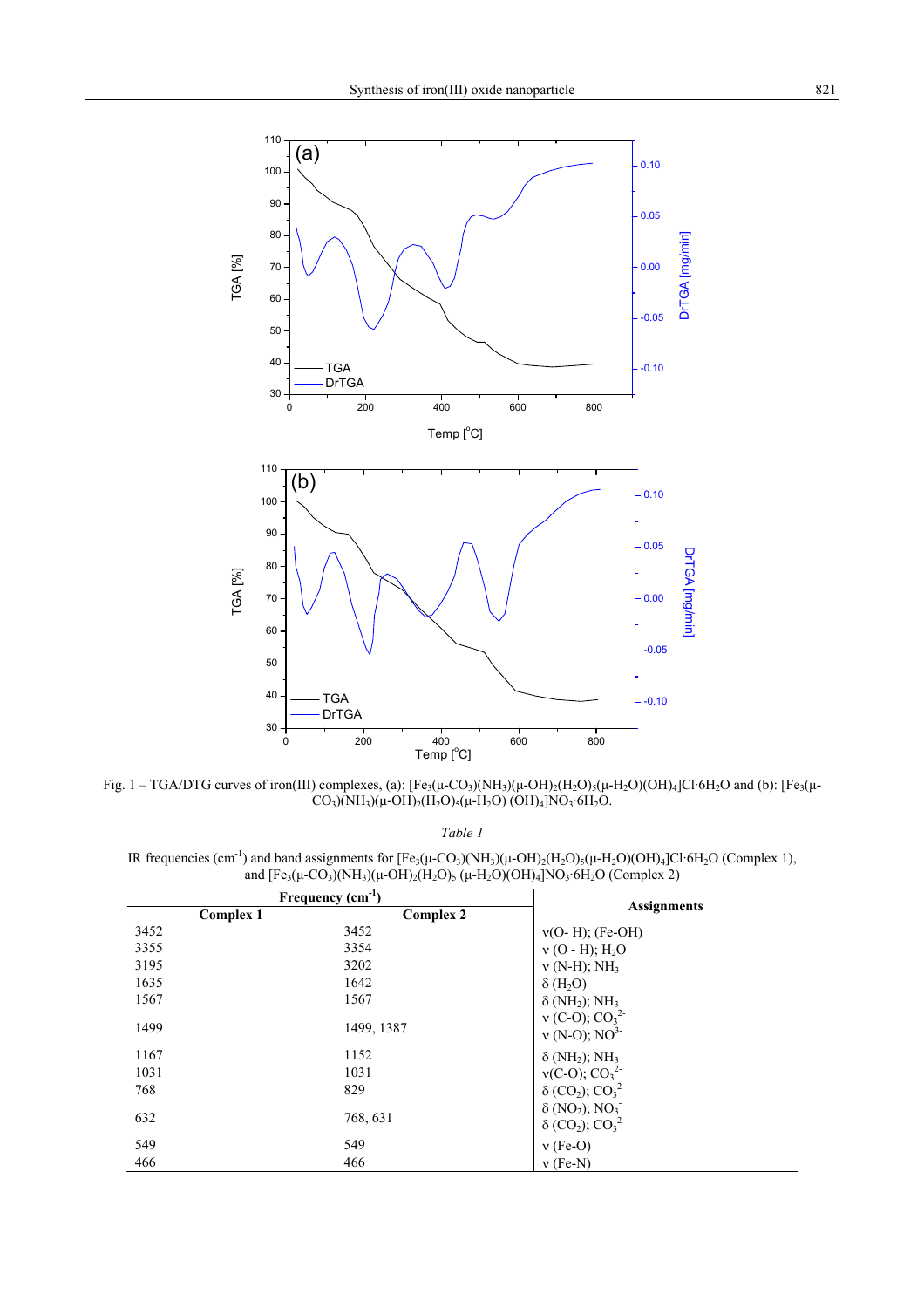

Fig. 2 – IR spectrum of (a) iron(III) complex 1 in normal and at  $200^{\circ}$ C, (b) iron(III) complex 2 in normal and at  $200^{\circ}$ C and (c) iron(III) complexes at  $600^{\circ}$ C.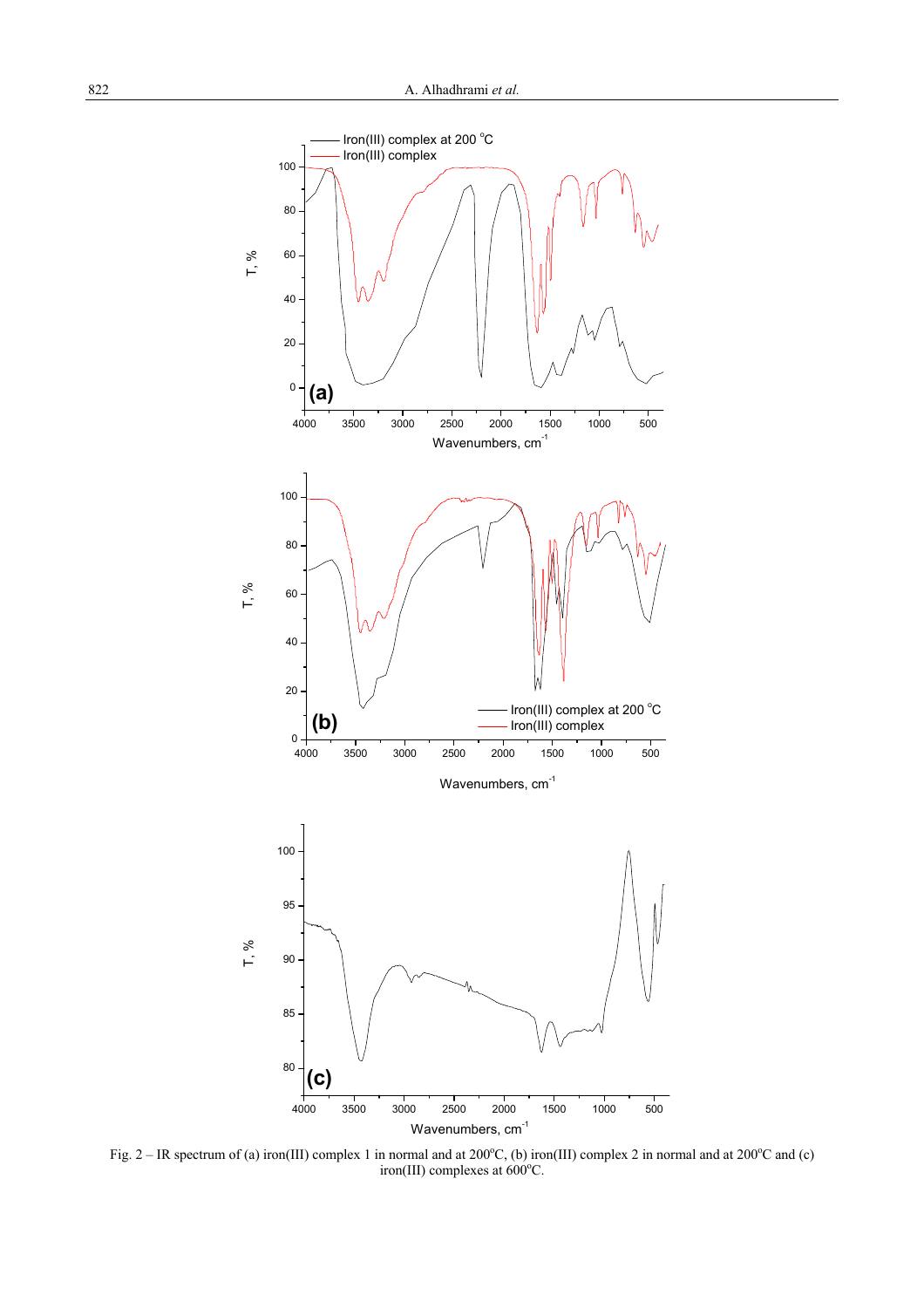The thermal decomposition of the  $[Fe<sub>3</sub>(\mu$ -CO<sub>3</sub>)  $(NH_3)(\mu$ -OH)<sub>2</sub>(H<sub>2</sub>O)<sub>5</sub>( $\mu$ -H<sub>2</sub>O)(OH)<sub>4</sub>]NO<sub>3</sub>·6H<sub>2</sub>O complex proceeds via four decomposition stages. The first two stages of degradation occur at the maximum temperatures of 52 and 214 °C and were accompanied by the formation of the NCO<sup>-</sup> group, which is similar to the related complex  $[Fe<sub>3</sub>(\mu CO_3$ )(NH<sub>3</sub>)( $\mu$ -OH)<sub>2</sub>(H<sub>2</sub>O)<sub>5</sub>( $\mu$ -H<sub>2</sub>O)(OH)<sub>4</sub>]Cl·6H<sub>2</sub>O, and a weight loss of 28.0% (calc., 27.38%) corresponds to the loss of the six uncoordinated  $H<sub>2</sub>O$  molecules and  $HNO<sub>3</sub>$  in the gaseous form. The third step occurs at a maximum temperature of 358 °C with a weight loss of 17.0% (calc., 27.29%)

and was associated with the loss of six  $H_2O$ molecules. The fourth step occurs at a maximum temperature of 549 °C with a weight loss of 17.00%, which is close to the theoretical weight loss value of 16.97%, and was accompanied by the loss of HCNO and  $3\frac{1}{2}$  H<sub>2</sub>O molecules. The loss of water molecules at relatively high temperatures may be related to the expected strong H-bonding involving both the OH<sup>-</sup> and water molecules. According to the above discussion, the decomposition mechanism of the  $[Fe<sub>3</sub>(\mu CO_3$ )(NH<sub>3</sub>)( $\mu$ -OH)<sub>2</sub>(H<sub>2</sub>O)<sub>5</sub>( $\mu$ -H<sub>2</sub>O)(OH)<sub>4</sub>]  $NO<sub>3</sub>·6H<sub>2</sub>O$  complex is as follows:

 $[Fe_3(\mu\text{-}CO_3)(NH_3)(\mu\text{-}OH)_2(H_2O)_5(\mu\text{-}H_2O)(OH)_4]NO_3\cdot 6H_2O \xrightarrow{52,214^o C} \rightarrow$  $[Fe<sub>3</sub>(NCO)(H<sub>2</sub>O)<sub>6</sub>(OH)<sub>8</sub>] + 6H<sub>2</sub>O + HNO<sub>3</sub>]$  $[Fe_3(NCO)(H_2O)_6(OH)_8] \xrightarrow{358^\circ C} [Fe_3(NCO)(OH)_8] + 6H_2O$ 

$$
[Fe3(NCO)(OH)8] \xrightarrow{549^{\circ} C} (Fe2O3)1.5 + 3\frac{1}{2}H2O + HNCO
$$

#### **4. Molar conductance and magnetic moments**

The molar conductance's for the  $[Fe<sub>3</sub>(\mu CO_3$ )(NH<sub>3</sub>)(μ-OH)<sub>2</sub>(H<sub>2</sub>O)<sub>5</sub>(μ-H<sub>2</sub>O)(OH)<sub>4</sub>]Cl·6H<sub>2</sub>O and  $[Fe_3(\mu$ -CO<sub>3</sub>)(NH<sub>3</sub>)( $\mu$ -OH)<sub>2</sub>(H<sub>2</sub>O)<sub>5</sub>( $\mu$ - $H_2O$ )(OH)<sub>4</sub>]NO<sub>3</sub>·6H<sub>2</sub>O complexes were 71 and 64  $\Omega^{-1}$ cm<sup>2</sup> mol<sup>-1</sup> in DMSO solvent, respectively, indicating their electrolytic nature.<sup>37</sup> The conductance values revealed the presence of one  $CI$  or  $NO_3$  anion outside the coordination sphere. The effective magnetic moment  $\mu_{\text{eff}}$  of the these complexes was between 5.73-5.81 BM, which indicates a high-spin octahedral geometry.<sup>3</sup>

#### **5. XRD, EDX and SEM studies**

Figure 3 shows the X-ray powder diffraction patterns of the  $Fe<sub>2</sub>O<sub>3</sub>$  product obtained from the thermal decomposition of the  $[Fe<sub>3</sub>(\mu-CO<sub>3</sub>)(NH<sub>3</sub>)(\mu OH$ <sub>2</sub>(H<sub>2</sub>O)<sub>5</sub>( $\mu$ -H<sub>2</sub>O)(OH)<sub>4</sub>]NO<sub>3</sub>·6H<sub>2</sub>O complex at 600 °C. The diffraction patterns are well indexed and assigned to the hexagonal phase  $\alpha$ -Fe<sub>2</sub>O<sub>3</sub>. The 2θ peaks at 24.08, 33.09, 35.61, 40.83, 49.40, 54.06, 57.60, 62.25 and 63.93 can be attributed to the (012), (104), (110), (113), (024), (116), (018), (214) and (300) crystal planes, respectively (Powder Diffraction Standards-JCPDS card No.  $80-2377$ ).<sup>39</sup> The energy dispersive X-ray (EDX) spectrum shows that only Fe and O elements are present in the measured  $\alpha$ -Fe<sub>2</sub>O<sub>3</sub> product. This observation is supported by the absence of any XRD pattern other than nanocrystalline  $\alpha$ -Fe<sub>2</sub>O<sub>3</sub>. The average particle size of the  $\alpha$ -Fe<sub>2</sub>O<sub>3</sub> NPs was calculated at the highest maximum peak (104) using the Scherrer equation  $(1)^{40}$  and was found to be  $\sim$  14 nm.

$$
D = (K\lambda)/(\beta \cos \theta) \tag{1}
$$

where  $\theta$  is the Bragg diffraction angle, K is a constant (0.94 for Cu grid),  $β$  is the integral peak width,  $\lambda$  is the X-ray wavelength (1.5406 Å), and D is the particle size. The scanning electron microscopy (SEM) micrograph of the  $\alpha$ -Fe<sub>2</sub>O<sub>3</sub> NPs is shown in Figure 4. The SEM micrograph of the  $\alpha$ -Fe<sub>2</sub>O<sub>3</sub> NPs shows a medium degree of agglomeration and particles with a uniform size distribution in the form of flat sheets.

## **6. Electronic and optical band gap energy studies**

The electronic spectrum of the  $\alpha$ -Fe<sub>2</sub>O<sub>3</sub> NPs was scanned using a UV-Vis spectrometer and shown in Figure 5. This spectrum shows broad absorption peaks at 299 and 362 nm, which can be attributed to the absorption and scattering of light by the  $\alpha$ -Fe<sub>2</sub>O<sub>3</sub> NPs.<sup>41</sup>. The optical band gap energy  $(E_{\circ})$  of the  $\alpha$ -Fe<sub>2</sub>O<sub>3</sub> NPs was estimated from the electronic spectrum using the Tauc relation (equation 2). $42$ 

$$
\alpha h v = A (h v - E_g)^n \quad (2)
$$

where A is a constant, hy is the photon energy,  $E_g$ is the energy gap, and  $n = \frac{1}{2}$  for an allowed direct transition. The band gap energy was determined from the plot of the relationship between  $(ahv)^{\frac{1}{2}}$ and hv, and the value was  $(E<sub>g</sub> = 2.53$  eV). This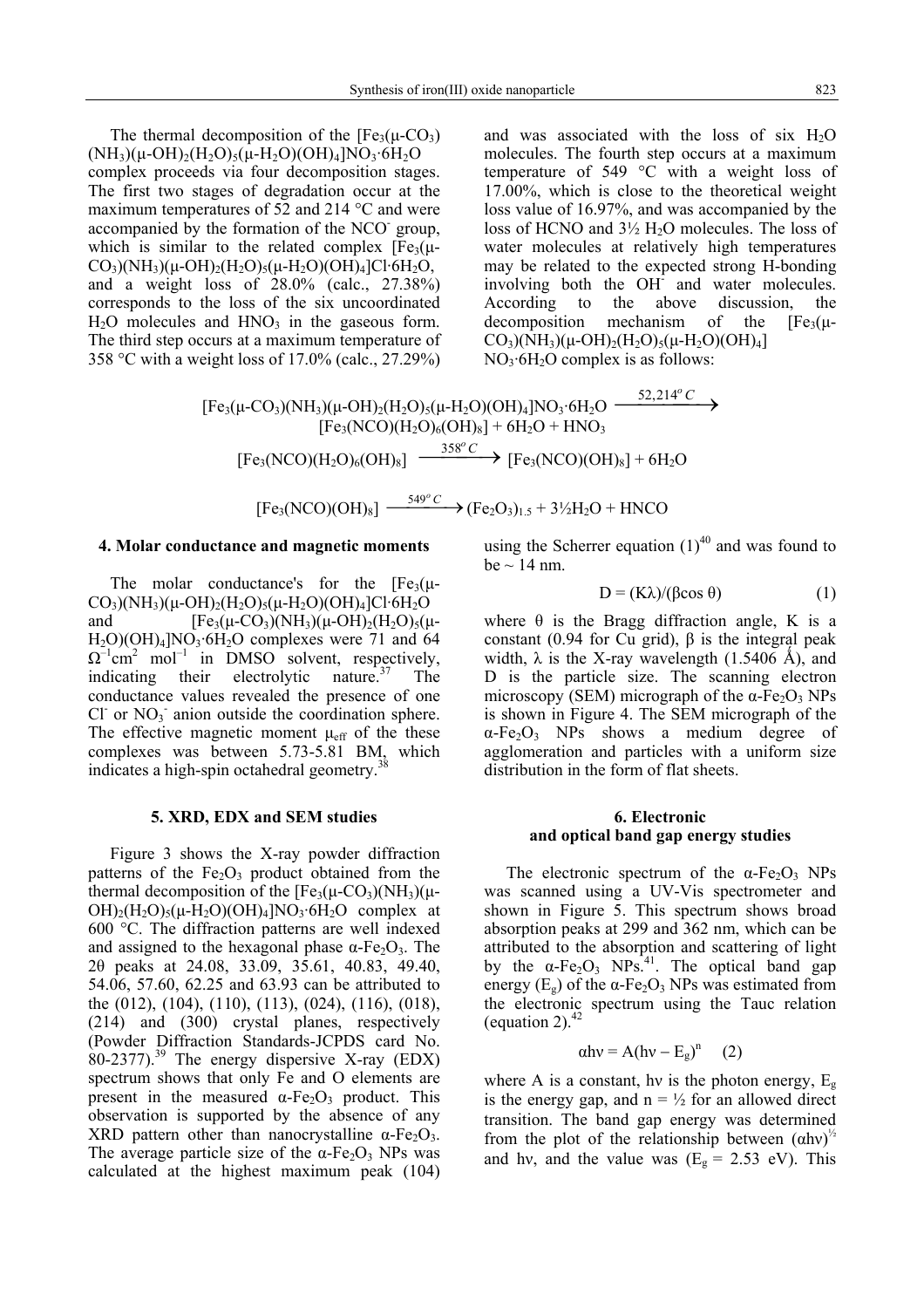value is higher than that of bulk  $Fe<sub>2</sub>O<sub>3</sub>$  (E<sub>g</sub> = 2.14-2.20 eV). $43$  Therefore, the increase in the energy band gap compared with that of the bulk material is due to the presence of  $Fe<sub>2</sub>O<sub>3</sub>$  in nano-range.<sup>44</sup>



Fig.  $5 - UV$ -Visible spectrum of the synthesized  $\alpha$ -Fe<sub>2</sub>O<sub>3</sub> NPs.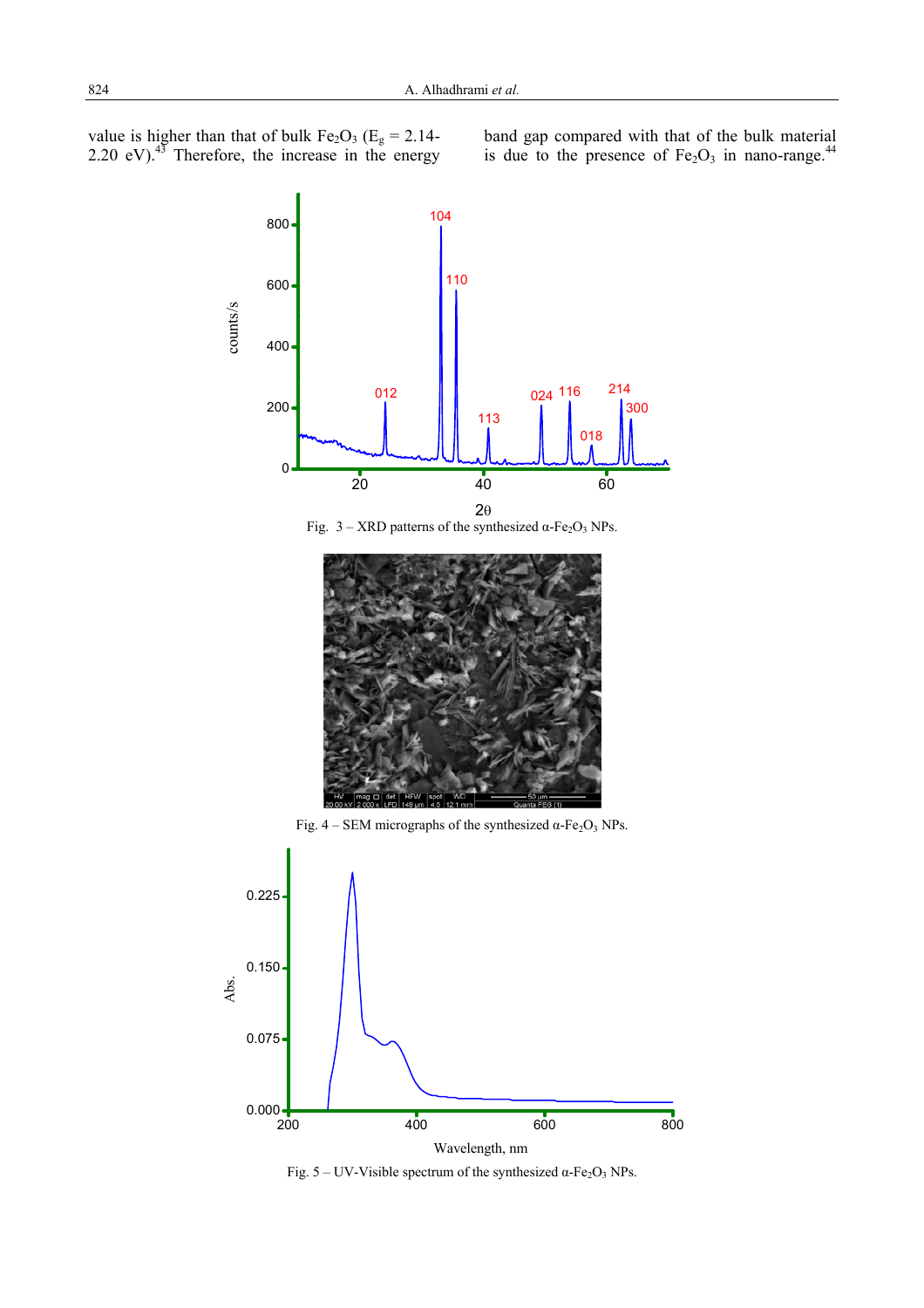

Fig. 6 – Effect of pH values on the adsorption of  $Pb^{2+}$ , Hg<sup>2+</sup> and Cd<sup>2+</sup> ions by α-Fe<sub>2</sub>O<sub>3</sub> NPs.

## **7. Factors affecting the removal efficiency of heavy metals**

## *1. Effect of the pH*

The influence of the pH is an important factor in the removal of heavy metal ions using  $Fe<sub>2</sub>O<sub>3</sub>$ NPs. The effect of the pH on the removal of  $Pb^{2+}$ ,  $Hg^{2+}$  and Cd<sup>2+</sup> ions by α-Fe<sub>2</sub>O<sub>3</sub> NPs was examined within the pH range of 2.00–8.00, and illustrated in Figure 6. It has been found that approximately 93, 89 and 86% of the  $Pb^{2+}$ , Hg<sup>2+</sup> and Cd<sup>2+</sup> ions, respectively, were adsorbed on the  $\alpha$ -Fe<sub>2</sub>O<sub>3</sub> NPs surface within the pH range of 2.00-8.00. The removal percentage gradually decreased as the pH increased. The maximum removals of the  $Pb^{2+}$ ,  $Hg^{2+}$  and Cd<sup>2+</sup> ions were at pH values of 4.0, 5.0 and 6.0, respectively.

## *2. Effect of the contact time*

The experiments were performed for the adsorption of 20 mg/100 mL of  $Pb^{2+}$ ,  $Hg^{2+}$  and  $Cd^{2+}$  ions at pH = 4.0–6.0 using an adsorbent dosage of 50 mg of  $α$ -Fe<sub>2</sub>O<sub>3</sub> NPs. The effect of the contact time on the adsorption of these ions by  $\alpha$ - $Fe<sub>2</sub>O<sub>3</sub>$  NPs was examined from 10 to 60 min., and represented in Figure 7. It has been found that the adsorption process increased and reached a maximum removal value of  $\sim$  99% after 40 min.



Fig. 7 – Effect of contact time on the adsorption of  $Pb^{2+}$ , Hg<sup>2+</sup> and Cd<sup>2+</sup> ions by α-Fe<sub>2</sub>O<sub>3</sub> NPs.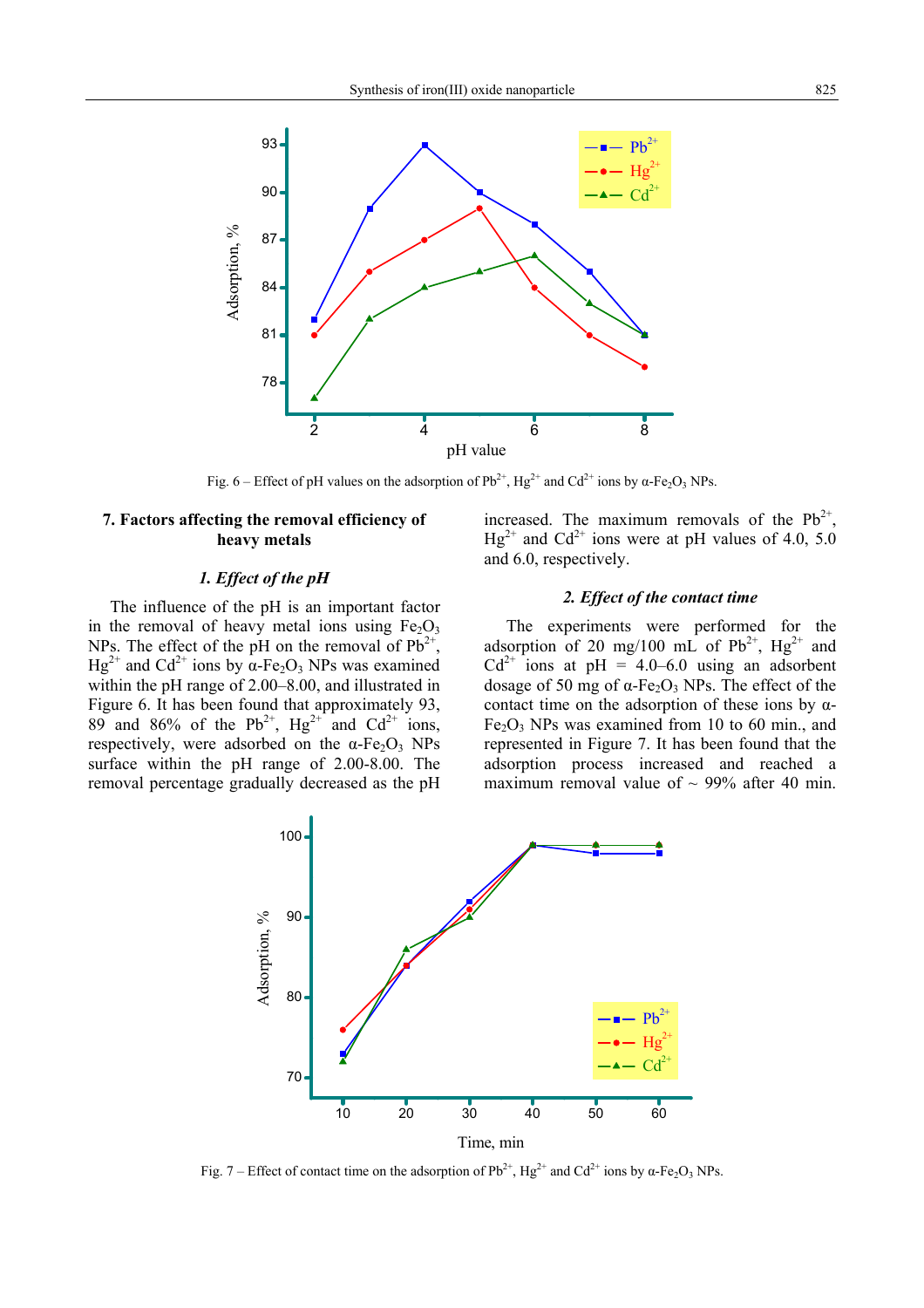

Fig. 8 – Effect of adsorbent dosage of  $\alpha$ -Fe<sub>2</sub>O<sub>3</sub> on the adsorption of Pb<sup>2+</sup>, Hg<sup>2+</sup> and Cd<sup>2+</sup> ions.

Electrical conductivity results of iron(III) complexes

| <b>€omplexes</b> | $\alpha$ , $ohm^{-1}$ | $E_1$ , eV | $E_2$ , eV         | $n$ . cm $^{-}$ | $\rm cm^2/V.s.$<br>и, |
|------------------|-----------------------|------------|--------------------|-----------------|-----------------------|
|                  | 1.92E-06              | 0.49       | 0.29               | 1.45E20         | 7.98E-08              |
|                  | 1.54E-06              | 0.17       | $\Omega$ 1<br>0.14 | 1.02E25         | 2.02E-012             |

1- [Fe<sub>3</sub>(μ-CO<sub>3</sub>)(NH<sub>3</sub>)(μ-OH)<sub>2</sub>(H<sub>2</sub>O)<sub>5</sub>(μ-H<sub>2</sub>O)(OH)<sub>4</sub>]Cl·6H<sub>2</sub>O complex, 2- [Fe<sub>3</sub>(μ-CO<sub>3</sub>)(NH<sub>3</sub>)(μ-OH)<sub>2</sub>(H<sub>2</sub>O)<sub>5</sub> (μ-H<sub>2</sub>O)(OH)<sub>4</sub>]NO<sub>3</sub>·6H<sub>2</sub>O complex.

## *3. Effect of the adsorbent dosage*

Figure 8 shows the effect of adsorbent dosage of α-Fe<sub>2</sub>O<sub>3</sub> NPs on the adsorption of  $Pb^{2+}$ , Hg<sup>2+</sup> and  $Cd^{2+}$  ions. It has been found that the removal efficiency of  $Pb^{2+}$ , Hg<sup>2+</sup> and Cd<sup>2+</sup> ions increased in proportion to the amount of the adsorbent until a certain value was reached. After that, the removal efficiency was constant even if more adsorbent was added. The removal efficiency rapidly increased with the increase in the adsorption of the adsorbent due to the increased availability of absorption sites on the surface area. The experimental study showed that the appropriate dose of  $α$ -Fe<sub>2</sub>O<sub>3</sub> NPs as a good adsorbent for each of the heavy metal ions is 50 mg.

## *4. Optimum conditions*

The  $\alpha$ -Fe<sub>2</sub>O<sub>3</sub> NPs prepared through the thermal decomposition method showed promising results for the investigated heavy metals in aqueous media. Nearly 93, 89 and 86% removal efficiencies for  $Pb^{2+}$ ,  $Hg^{2+}$  and  $Cd^{2+}$  ions, respectively, were achieved using the synthesized  $\alpha$ -Fe<sub>2</sub>O<sub>3</sub> NPs with a

low weight of adsorbent  $(~50 \text{ mg})$ , short time (40 min.) and at pH values ranging from 4.0-6.0. The optimum conditions for the efficiency removal of these heavy metals were: an adsorbent dosage of 50 mg, a contact time of 40 min., and a pH of 5.0. The thermal decomposition of the synthesized Feurea complexes produced pure  $α$ -Fe<sub>2</sub>O<sub>3</sub> NPs in good agreement with the previously results reported [20-23, 25, 29]. The obtained  $\alpha$ -Fe<sub>2</sub>O<sub>3</sub> product was used as adsorbent for water treatment, and the results revealed excellent performance for heavy metal removal in accordance with previously works.<sup>25,29</sup>

#### **8. Electrical conductivity**

The general equation that used to identify the electrical behavior associated with the movement of electrons can be cited as:

$$
\sigma = q n \mu
$$

where ( $\sigma$  = conductivity,  $a$  = charge, n = concentration, and  $\mu$  = mobility of charge carrier).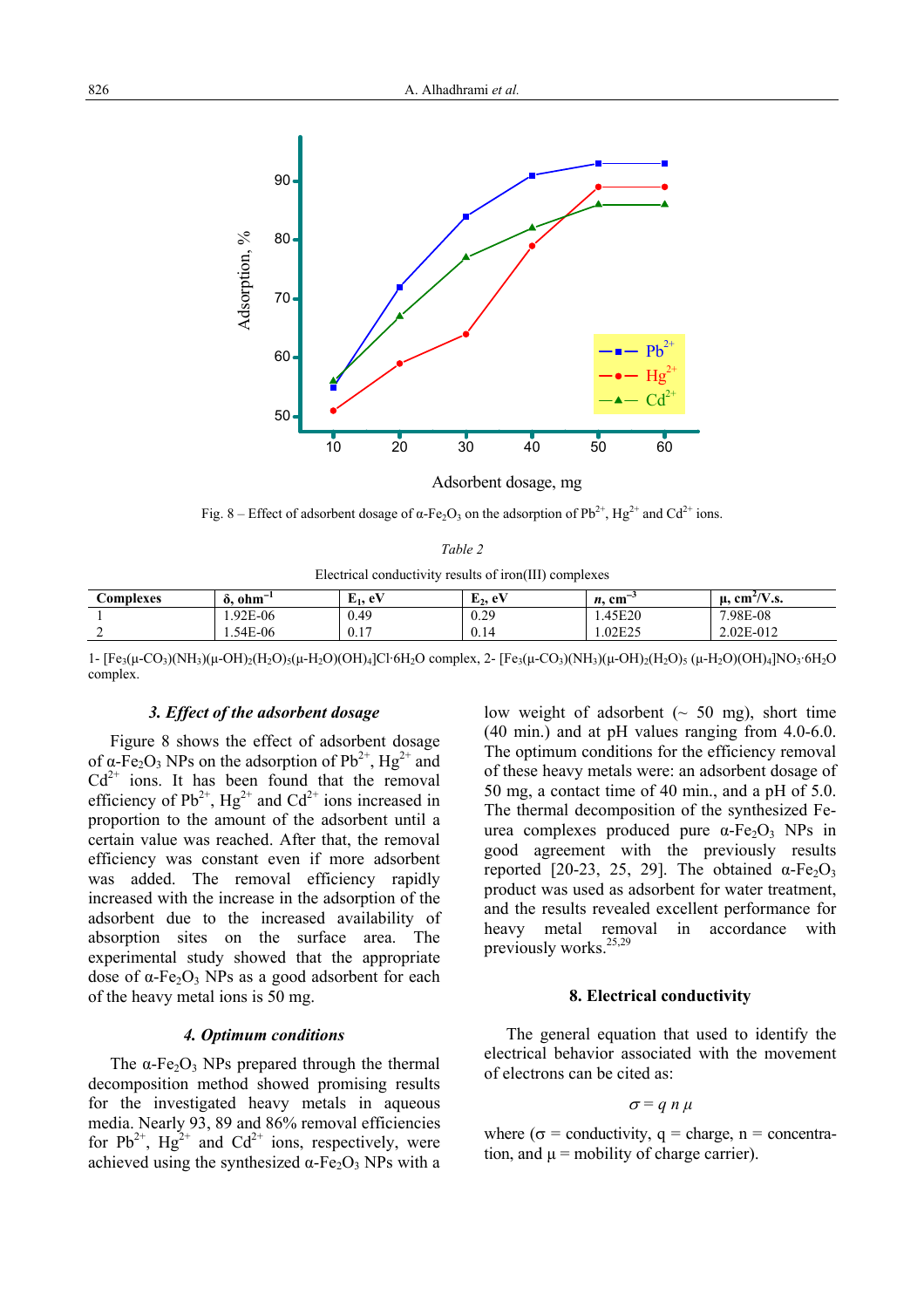The electrical conductivity value was calculated dependent on the following equation:

$$
\sigma = \sigma^{\circ} \exp \left(-E/KT\right)
$$

where ( $\sigma^{\circ}$  = constant and E = activation energy).

The conductivity value increases with the increasing of temperature. So, the solid iron(III) complexes have a semi-conductance behavior. It is found that the conductivity values for  $[Fe<sub>3</sub>(\mu CO_3$ )(NH<sub>3</sub>)( $\mu$ -OH)<sub>2</sub>(H<sub>2</sub>O)<sub>5</sub>( $\mu$ -H<sub>2</sub>O)(OH)<sub>4</sub>]Cl·6H<sub>2</sub>O and  $[Fe_3(\mu$ -CO<sub>3</sub>)(NH<sub>3</sub>)( $\mu$ -OH)<sub>2</sub>(H<sub>2</sub>O)<sub>5</sub>( $\mu$ - $H_2O(OH)_4[NO_3 \cdot 6H_2O$  complexes are different dependent on the various of anions outside the coordination sphere. The stability of complexes increased with decreasing the conductivity according to the decreasing in electronic mobility. The electronic conductivity data are listed in Table 2. The conductivity measurement of  $[Fe<sub>3</sub>(\mu CO_3$ )(NH<sub>3</sub>)( $\mu$ -OH)<sub>2</sub>(H<sub>2</sub>O)<sub>5</sub>( $\mu$ -H<sub>2</sub>O)(OH)<sub>4</sub>]Cl·6H<sub>2</sub>O complex is lesser than  $[Fe<sub>3</sub>(\mu-CO<sub>3</sub>)(NH<sub>3</sub>)(\mu OH$ <sub>2</sub>(H<sub>2</sub>O)<sub>5</sub>( $\mu$ -H<sub>2</sub>O)(OH)<sub>4</sub>]NO<sub>3</sub>·6H<sub>2</sub>O complex. This result can be assigned to the electronegativity and inductive impact of anions  $(Cl<sup>-</sup>/NO<sub>3</sub><sup>-</sup>)$ . The data of mobility for charge carriers was calculated using the following equation:

$$
n = 2(2\pi m^+ KT/h^2)^{3/2} e^{-E/KT}
$$

where  $(m^+ =$  effective mass of charge carrier). From Table 2, the mobility results  $\mu$ (cm<sup>2</sup>/V.s.) have low data within  $(10^{-8}-10^{-12})$ . These physical data reveal that, the conduction of solid iron(III) complexes occurs by hopping mechanism. The conduction through the localization electrons denote discrete jumps across an energy barrier from one site to other one. It is obvious that the hopping conduction mechanism can be used to described the electrical behavior of the iron(III) complexes.

## **CONCLUSION**

Two new complexes of iron(III) ions were prepared using urea at  $\sim 50$  °C. The obtained complexes were characterized using elemental and thermal analyses as well as FT-IR spectroscopy. The two complexes were decomposed at 600 °C in a static air atmosphere. The XRD and SEM analyses indicated that the decomposition product is  $\alpha$ -Fe<sub>2</sub>O<sub>3</sub> NPs with an average particle size of  $\sim$  14 nm. The performance and capacity of the  $\alpha$ -Fe<sub>2</sub>O<sub>3</sub> NPs for the removal of  $Cd^{2+}$ , Pb<sup>2+</sup> and  $Hg^{2+}$  ions from wastewater were studied. The optimum pH value, contact time, and adsorbent dose for the maximum possible removal of these metal ions were investigated. The adsorption capacity of the  $\alpha$ -Fe<sub>2</sub>O<sub>3</sub> NPs for the metal ions was in the following order:  $Pb(II) > Hg(II) > Cd(II)$ .

*Acknowledgements.* This work was supported by grants from Vice President for Graduate Study and Research, Taif University, Saudi Arabia under project Grants No. 5558-438-1.

## **REFERENCES**

- 1. B. A. Lajayer, M. Ghorbanpour, S. Nikabadi, *Ecotox. Environ. Safe.*, **2017**, *145*, 377-390.
- 2. I. A. Aguayo-Villarreal, A. Bonilla-Petriciolet, R. Muñiz-Valencia, *J. Mol. Liq.*, **2017,** *230*, 686-695
- 3. H. Xiyili, S. Çetintaş, D. Bingöl, *Process Saf. Environ. Protection*, **2017**, *109*, 288-300.
- 4. J. L.G. Fierro, Metal Oxides: Chemistry and Applications"", CRC Press, Florida, 2006.
- 5. V. E. Henrich, P. A. Cox, "The Surface Chemistry of Metal Oxides, Cambridge University Press, Cambridge, UK, 1994.
- 6. C. Noguera, Physics and Chemistry at Oxide Surfaces"", Cambridge University Press, Cambridge, UK, 1996.
- 7. A. R. José and F.-G. Marcos, "Synthesis, Properties, and Applications of Oxide Nanomaterials", Willey, New Jersey, 2007.
- 8. J. Hu, M. C. I. Lo and G. Chen, *Sep. Purif. Technol.*, **2007,** *56*, 249-256.
- 9. X. Wang, C. Zhao, P. Zhao, P. Dou, Y. Ding and P. Xu, *Bioresour. Technol.*, **2009**, *100*, 2301-2304.
- 10. K. L. Palanisamy, V. Devabharathi, N. M. Sundaram, *Int. J. Research in Appl., Natural and Social Sci.* (IMPACT: IJRANSS), **2013,** *1*, 15-22.
- 11. G. Ertl, H. Knozinger and J. Weitkamp, "Handbook of Heterogeneous Catalysis", Wiley-VHC, Weinheim, 1997.
- 12. J.-P. Jolivet, "Metal Oxide Chemistry and Synthesis: From Solution to Solid State", Wiley, Chichester, 2000.
- 13. Z. Zheng, "Synthesis and Modifications of Metal Oxide Nanostructures and Their Applications", *PhD thesis,* School of Physical and Chemical Sciences, Queensland University of Technology, 2009.
- 14. I. Sheet, A. Kabbani and H. Holail, *Energy Procedia*, **2014**, *50*, 130-138.
- 15. D. Inthorn, Y. Tani, J. Chang, H. Naitou and N. Miyata, *J. Environ. Chem. Eng.,* **2014,** *2,* 1635-1641.
- 16. E-B. Son, K-M. Poo, J-S. Chang and K-J. Chae, *Sci. Total. Environ.,* **2018,** *615*, 161-168.
- 17. S. Lin, L. Liu, Y. Yang and K. Lin, *Appl. Surf. Sci.*, **2017**, *407*, 29-35.
- 18. H. Su, Z. Ye and N. Hmidi, *Colloids Surf. A: Physicochem. Eng. Asp.*, **2017**, *522*, 161-172.
- 19. M. Ocana, M. P. Morales and C. J. Serna, *J. Colloid Interface Sci.,* **1998,** *212*, 317-323.
- 20. S. Bakardjieva, V. Štengl, J. Šubrt and E. Večerníková, *Solid State Sci.*, **2005**, *7*, 367-374.
- 21. S. Asuha, S. Zhao, H.Y. Wu, L. Song and O. Tegus, *J. Alloys Compd*., **2009**, *472*, L23-L25.
- 22. S. Zhao, H.Y. Wu, L. Song, O. Tegus and S. Asuha, *J. Mater. Sci*., **2009**, *44*, 926-930.
- 23. S. Asuha, S. Zhao, X. H. Jin, M. M. Hai and H. P. Bao, *Appl. Surface Sci.*, **2009,** *255*, 8897-8901.